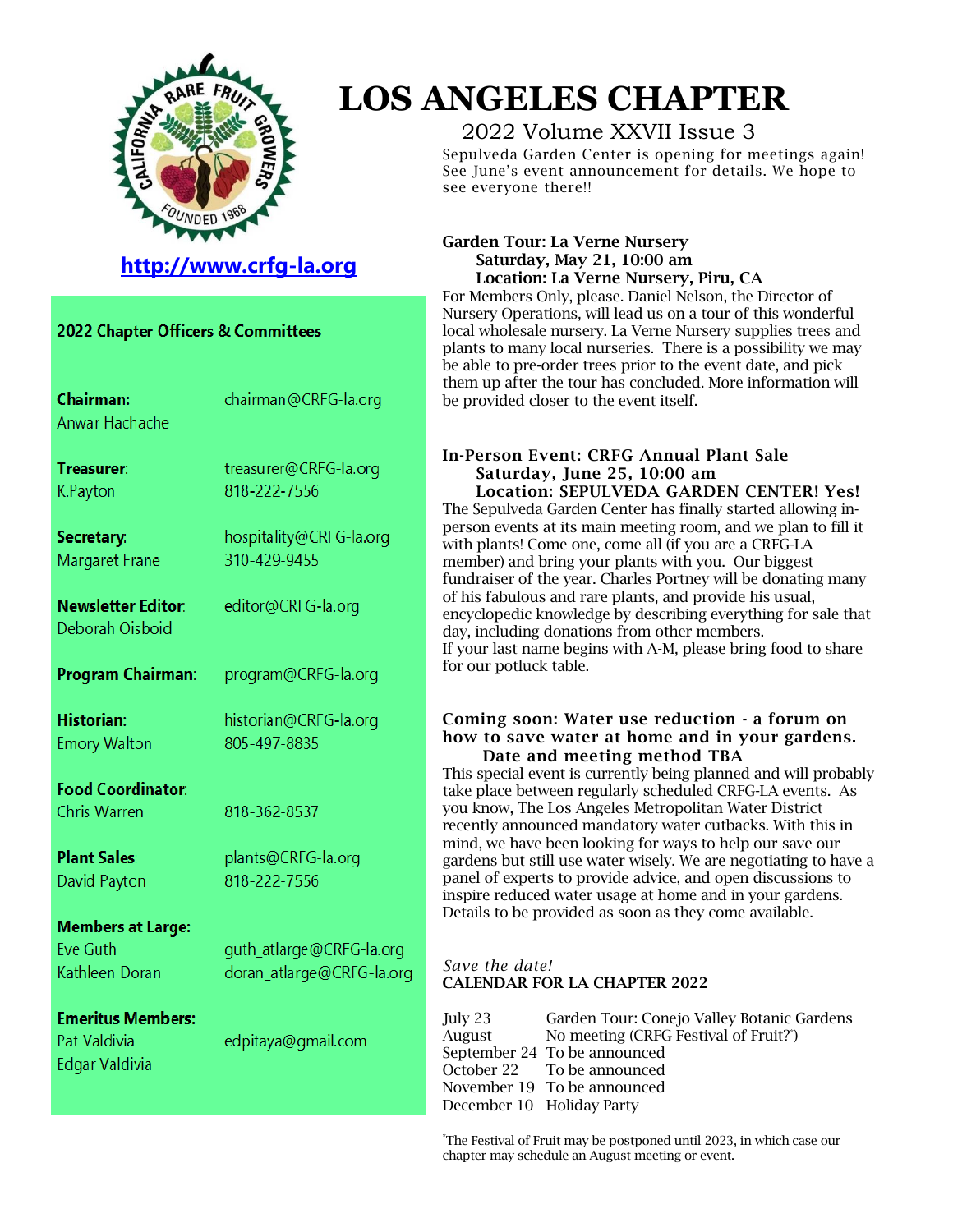## **LOOKING BACK**

*By Deborah Oisboid, Editor*

## **March 26 – Sylmar High Tour/First Annual Tony Stewart Memorial Tree Symposium**

This was a real, honest-to-goodness, in-person CRFG-LA event! Our March field trip was at an old favorite location: Sylmar High School Horticulture Department, headed by Steve List.



The event began with a few comments from Steve List, who dedicated this annual outing to Tony Stewart, our former CRFG-LA Chairman who generously volunteered at Steve's projects for many years. Next year Steve hopes to have a guest lecturer like we've had in the past, and also hopes to include a tree auction as well.

He talked about how he and his students learn things– by researching and by trial and error - and by unintentionally killing things! He says you learn more by mistakes than by success. If their trial kills something, "now we know what NOT to do." Sometimes a failure says it's not something to try again. For example, they tried all sorts of berries for several years: grapes, blackberries, blueberries, raspberries. Grapes did ok, but the blackberries and raspberries just wouldn't grow, not enough water, etc. So they won't try growing those again.

Right now, Steve and his students are focusing on vegetables, pollinators, and herbs. The plants which the Ag department grows are often donated or given away. They don't sell anything; all of the plants are given away to schools, community gardens, and low-income families. When Steve and his students discovered that most of their landscape plants were just sitting around, not taken, they reduced the number they were growing. (An education in marketing as well as propagation.)

Before he showed us around, we had an incredible potluck lunch. You know you're at a CRFG-LA event when you have such incredible, exotic dishes such as homegrown AND

homemade Key Lime Pie tartlets, Macadamia-Wasabi mochi squares, fabulous garlic pasta (with or without marinara sauce), awesome fresh croissandwiches, spicy vegan chili, and "Floating Clouds" dessert (a combination of Crème anglaise (custard), fruit, whipped cream, and graham cracker crumbles). There were so many exceptional dishes which we enjoyed and appreciated, in addition to the "usual" amazing assortment of fresh garden fruits and other delicacies to share.

Steve is a very busy guy. Our lunch/tour was actually his second event that same day – in the morning he had presented a different lecture on Spring Vegetables for his monthly LA City Sanitation Workshop. His workshops had been on hiatus for over a year, but are starting up again and he couldn't be happier about it.

### [https://www.lacitysan.org/san/faces/home/portal/s-lsh](https://www.lacitysan.org/san/faces/home/portal/s-lsh-es/s-lsh-es-fcw)[es/s-lsh-es-fcw](https://www.lacitysan.org/san/faces/home/portal/s-lsh-es/s-lsh-es-fcw)

After lunch, our tour began in earnest. Steve says what he has developed over the years is called "The Sylmar Agricultural Learning Center." Every area is a place where students can learn something different. They research, study, plant, and see what works. There are no written tests, everything is hands on learning.

Our tour started in the Pollinator and Sage Gardens, right inside the school gate. The beds were full of lavender, African Blue Basil, lantana, milkweed, and many more plants, both California natives and non-natives. The flowers were full of Monarchs and other butterflies, as well as bees.

There is a brightly colored mural on the schoolroom wall, designed by one student and painted by other students, and dedicated to some very special students and friends who passed along the way (including Tony Stewart). The mural's images all symbolize gardens and growing in some way.



We saw the Lath House, which had hundreds of Gerbera daisy starts. (In Winter, the House is full of cyclamens.) Then we went to the recently refurbished Hot House, with its thousands of plant starts inside. We were introduced to the Finishing Area, where repotted 6-packs of starter plants were beautifully labeled and lined up. Steve's student had planted over 3000 strawberries from rooted cuttings.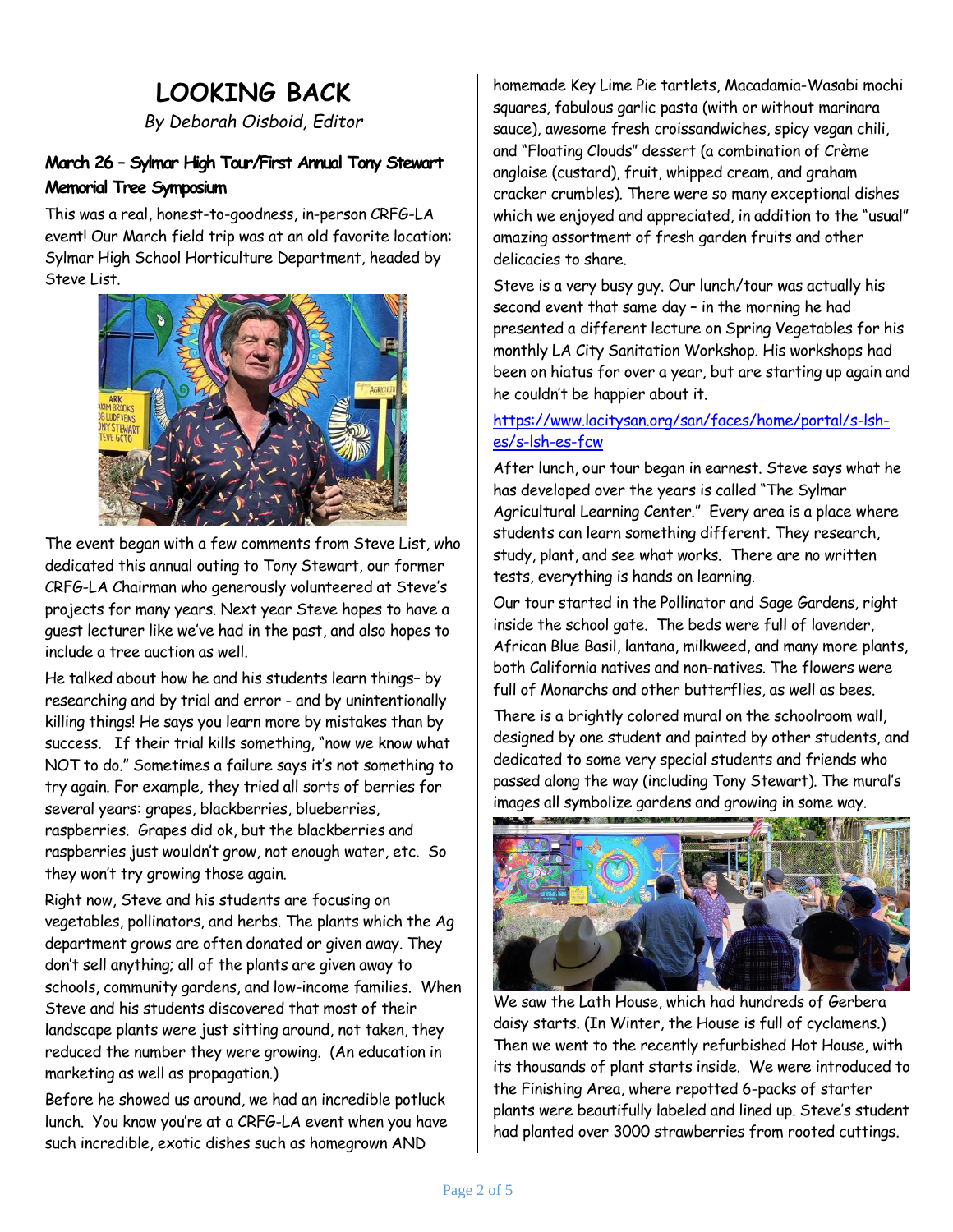The middle ground had their huge 4x4x4 barrels prepared for tomato plants (one plant per barrel). They use what Steve calls his "lasagna" method of planting, with a layer of compost, a layer of organic fertilizer, a layer of potting soil, a layer of fertilizer, a layer of compost, a layer of fertilizer, and so on. The tomatoes apparently grow at least 5 feet tall and half as wide. Dry fertilizer takes longer to break down, so by the time the roots reach each layer, it's nearly at full strength.

They are also growing grape "trees" and hops vines. No, they are not turning the hops into beer. However, they do learn about that possibility because, after all, it is a fairly common part of American agriculture!



When Steve suddenly needed to leave to take care of something school related, his protégé Stephan took over the tour. He got some help from our own Edgar Valdivia, who filled in some blanks about dragonfruit, and several other fruit species.

Stephan introduced us to a very useful Chill Calculator phone app, which shows how many (combined, to date) chill hours a location has received this year:

#### <https://fruitsandnuts.ucdavis.edu/chill-calculator>

(Scroll down to the map and select the point closest to your area. It is not comprehensive and there are large gaps between recording stations, but it can give you a good idea how much frost your area has experienced.)

We saw chickens off to the side in well caged areas. The fruit tree orchard is opposite the livestock. And in the very back is a huge, open structure for finished plants such as grapes, sapling trees, dragonfruit, and other wonderful things in 5-gallon pots (or larger).

Steve rejoined us on the other side of the yard, where extremely mature apple, persimmon, and mulberry trees grew. We saw the Winter Garden (just finishing and getting ready for Spring vegetables) and the Citrus Grove. The center's three gigantic compost bins were quite impressive, and provide nutrition to everything they grow.

It's always impressive how much goes on at Sylmar High. We thank Steve List – and Stephan! – very much for their hospitality and fascinating stories.

### **April 23 – Tour of Aura Carmi's garden**

From her wide-open backyard, Aura Carmi can view the foothills of Simi Valley, Mount Baldy, Mount Wilson, and the Santa Monica Mountains. And from an adjacent hilltop she

can see the ocean and the Channel Islands! But we weren't there for the far-distant views that day in April. We wanted to see the remarkable variety of



rare plants she is growing.

When she moved to the location more than 20 years ago, the property was mostly avocados: Bacon on the periphery, and Hass towards the middle. She started planting all sorts of other trees: citrus, stone fruit, pears, and apples. But she lost a lot of her trees during the severe drought years of 2013-2016. First her plums died, then her nectarines, and peaches, until she had almost none left. Time to rethink gardening!

Her property extends nearly 3 acres. The upper house area is mostly level, except along the edges. Her "backyard" and "Meadow" areas are quite large and mostly level, and then the property drops down about 50 – 100 feet to the lower flat region, which she has dubbed "The Flatland." This gives her multiple distinctly different (micro) climates, with the upper plateau never freezing but exposed to extremely strong winds, and the lower area receiving about 200- 300 chill hours, plus extra water runoff from the uphill neighbors. Her stone fruit were moved downhill, among some of the remaining avocados as well as a few stone pines and other cooler-loving trees.

Aura firmly believes that climate change is real. When her family first moved to this house, they would have winds but only at certain times of the year, and only for a day or two. Now the wind is almost year-round and it can blow for a week at a time, with gusts up to 50- 75 miles per hour.

How do you garden under these conditions?

Windbreaks! She has taller trees at the edges of her property and keeps the inner trees lower for protection. Sapote, liquidambar, and acacia all act as a windblock for the upper orchard.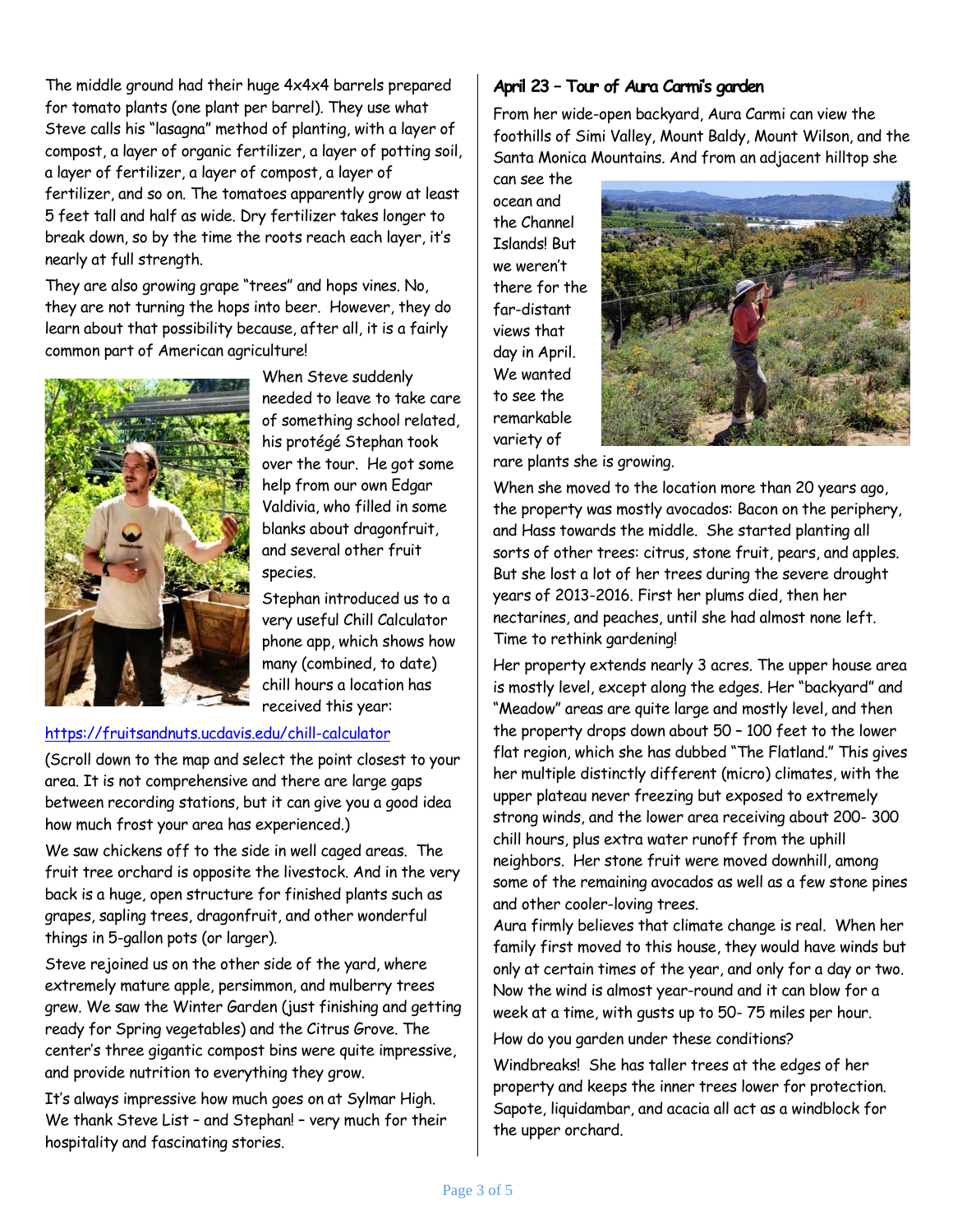Everything is on drip irrigation, and the fruit trees get a daylong soak every two weeks. She has the tubes at the very edge of the tree canopies to ensure the roots spread nicely and have plenty of gripping and growing room. She also has a major gopher problem. She loses a lot of rosemary to gophers but she simply re-roots cuttings and sticks them back in. Fruit trees get caged, which is a huge, laborious process. She digs a hole 4x the size of the root ball (minimum 3 feet deep) and lines it with double layers of chickenwire on the bottom and sides. She knows the galvanized wire will eventually rot after 5 – 6 years, but, hopefully by then, the tree will have become well established and can survive a gopher attack.

We started in the backyard orchard, where we saw a pair of cherimoyas (parent and child, with different flavored



fruits!), Smyrna quince, Cocktail grapefruit (cross between pomelo and mandarin), grafted apricots, several citrus varieties, two Asian pears, a white pomegranate, Granada pomegranate, and a Lolita Eugenia (which she thinks tastes like gasoline – "the worst fruit on the

planet!") The gate area is covered with blackberry brambles, originally thornless but which grew thornier over the years, possibly having cross pollinated with the local, delicious wild blackberries.

Her driveway and front yard have beautiful droughttolerant plants, mostly California natives. She is also growing blueberries in pots along the house wall (for protection), and camellias wherever she can tuck them in. They get extra sulfur because her soil is quite alkaline.

In the front orchard, she has a huge Hass avocado, a Satsuma mandarin, Meyer lemon, lemon guava, Fuyu persimmon, a seedling feijoa with delicious fruit, Babcock peach, Big Jim loquat, two tiny 15-year-old pawpaw trees which have not-so-tasty fruit, a Kaffir lime, a very prolific sapote, Oro Blanco grapefruit, low-chill yellow nectarine, Fuji apple ("dependable as the day is long!"), jujube (she has to aggressively trim back the rootstock, and it still came up in her neighbor's yard!), Dorsett apple (never has good fruit unless you catch it on exactly the right day - otherwise it's mushy), mango, and her amazing, fantastic, rare apricot.

The apricot is a very special tree. She says it is delicious when green as well as when it's orange and ripe. Also, the fruit will dry on the tree and still taste delicious. She has

not been able to identify it, although she has tried many times and asked many experts. Fruit expert Marta Matvienko thinks it might be an antique Blenheim variety. The tree was at Aura's house since she bought it and she's very concerned that this special tree may be reaching the end of its life.

Multiple people, including our own Jim Watts from years ago, have tried to graft it onto a rootstock, but they either failed, or never did very well. Marta suggested the apricot

does not like Citation rootstock (most stone fruit rootstocks are plums) and suggested they would do better if grafted onto other apricot trees. Aura now has at least three trees covered with the rare grafts and is keeping her fingers crossed that next year they will still be thriving.

Between front and back yards is "The Corral," where she is growing lucuma, Pakistan mulberries, liquidambar, and bay laurel.



She told the story of how one of her dogs managed to leap over the fence and somehow land in the cherimoya tree on the other side, preventing her from tumbling down to the lower Flatland and possibly saving her life. That cherimoya doesn't make good fruit, but is not going to be taken out, for sentimental reasons.

The plants in the Corral get the worst of the windblasts. One of her success stories is her lucuma tree, which is on a

partially exposed slope and feels the brunt of the windblasts. According to the CRFG website, you aren't supposed to fertilize lucuma, and it lives in the Andes where there are lots of winds, so lucuma loves sun, loves wind, loves



dry conditions. Her tree was loaded with fruit for us to admire.

The backyard has paved patio areas, a rose garden, several more fruit trees, and "The Meadow," which gets absolutely